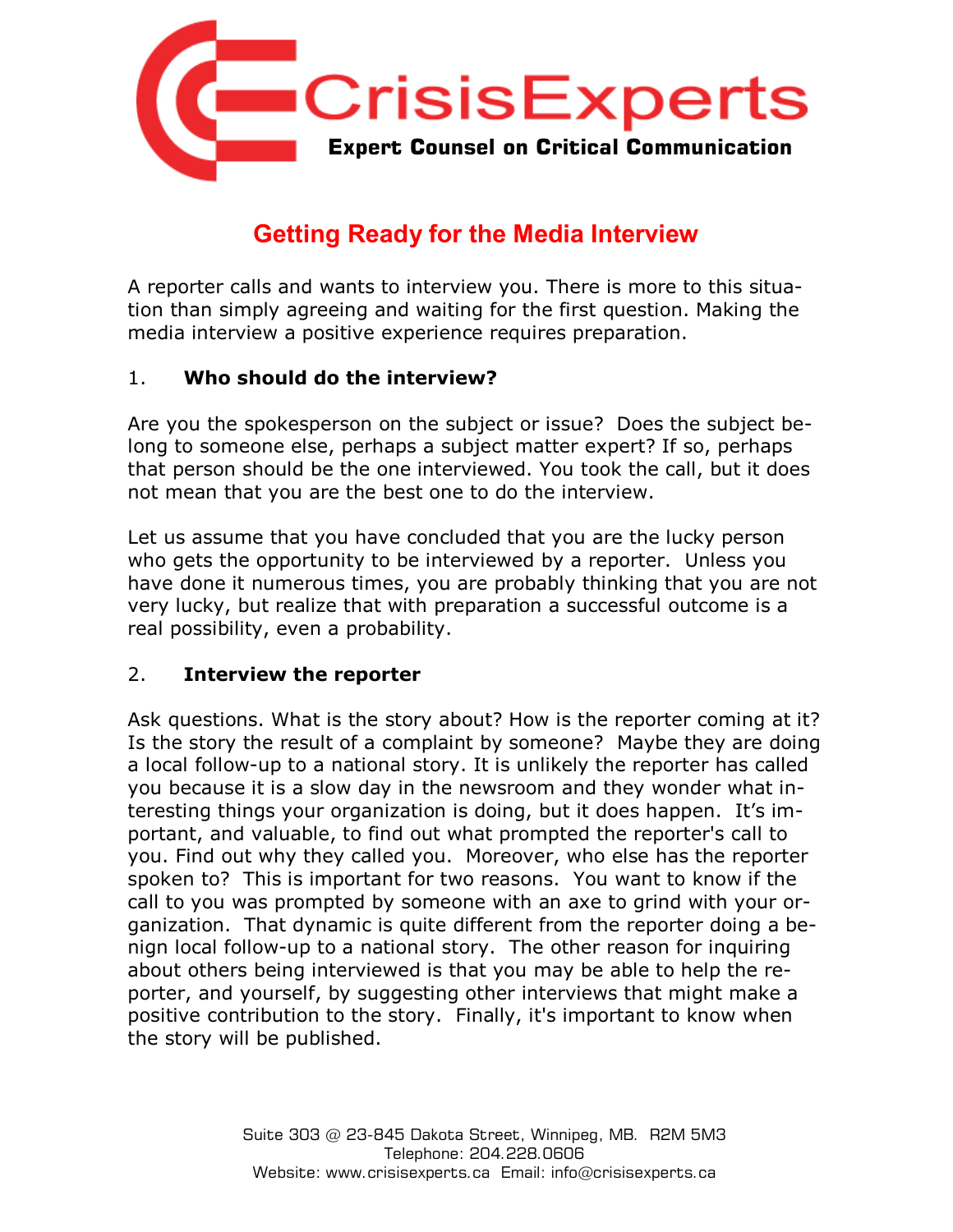There's a world of difference between a deadline two hours away and a deadline for a feature a week away. In the latter case, you have a greater opportunity to shape the story in a positive way for your organization. However, if the reporter's deadline is the same day you still have an opportunity for good preparation.

### 3. **Identify the Audiences. To whom are you talking?**

That's right, you need to consider who you're speaking to. Rather than thinking of "the public" as some amorphous mass of humanity think about groups of people that you want to reach. A useful way to approach this is by finishing the sentence, "I want to reach people who...." Some examples: If you are speaking about an issue involving the environment you might say, "I want to reach people who are concerned about the environment." An Internet Service Provider whose service has been attacked might say, "I want to reach people who are concerned about our ability to protect customer accounts." A government spokesperson speaking about a financial issue might say, "I want to reach people who are concerned about our ability to manage public funds." In each case by identifying people with a specific interest in your issue you can now think about what it is you want to tell them.

#### 4. **What is the Message? In other words, what do you want them to know about your issue?**

Now that you have identified the people you are speaking to it is much easier to think about what you want them to know. If you have already prepared a communication plan for the issue or event, or if you have one for the organization as a whole, it should be easy to construct the messages that you want to deliver. The easiest way to approach this is to identify what we call W5+H2. That is Who, What, When, Where, Why, How and How much. If you identify the answers to at least three of those seven questions, you will have the substance to keep you on track through the interview.

## 5. **One last thing—prepare for the worst**

What is the worst, meanest, nastiest question that you could be asked? Now answer the question in the most straightforward, honest, but positive way that you can.